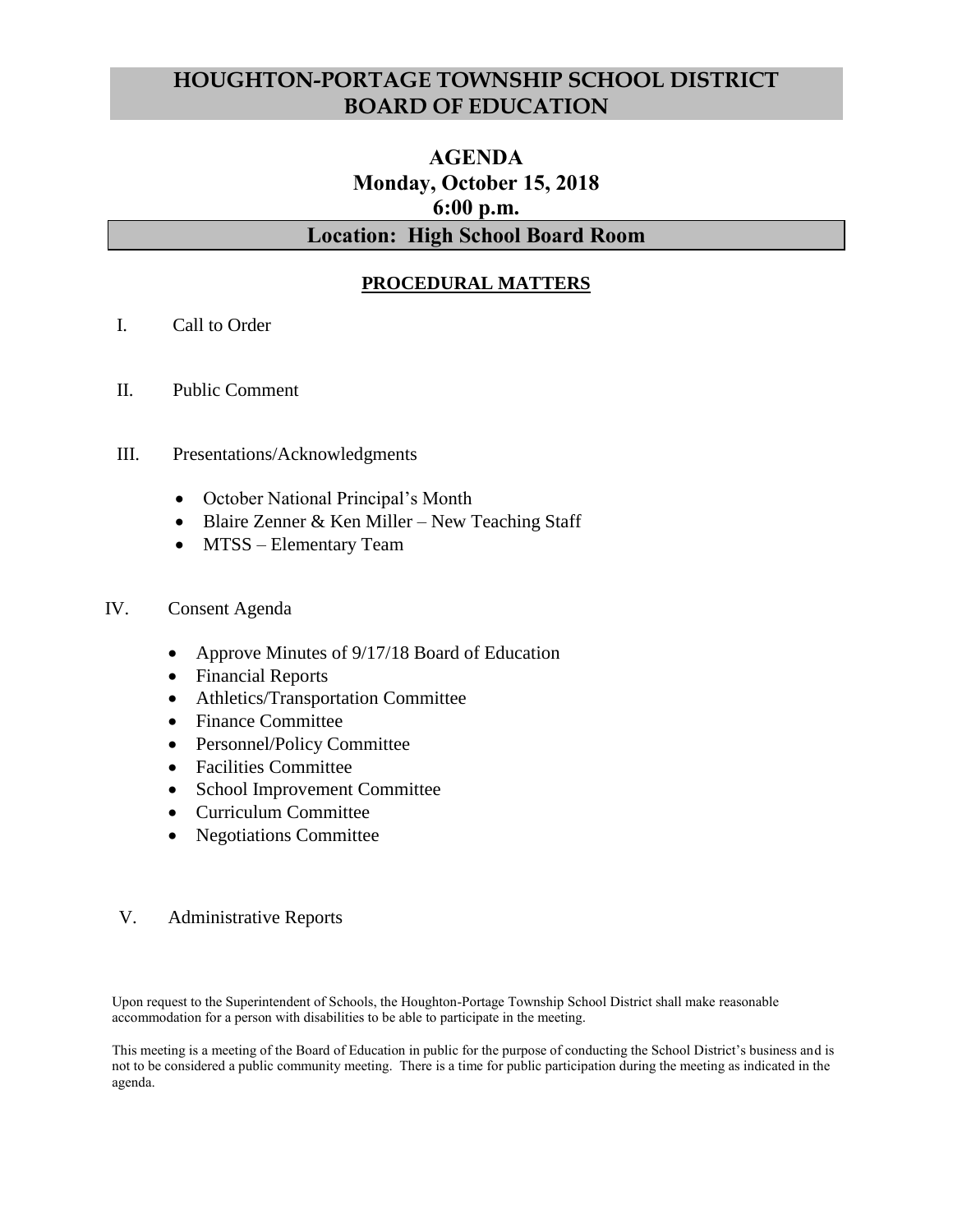#### VI. MASB, MASA & CCASB Reports

- VII. Discussion Items
	- 1. Enrollment

#### VIII. Action Items

- 1. Resolution to Approve MEA Union Contract Agreement
- 2. Approve Winter Coaches
- IX. Executive Session
- X. Other Concerns or Public Comment
- XI. Adjournment

Upon request to the Superintendent of Schools, the Houghton-Portage Township School District shall make reasonable accommodation for a person with disabilities to be able to participate in the meeting.

This meeting is a meeting of the Board of Education in public for the purpose of conducting the School District's business and is not to be considered a public community meeting. There is a time for public participation during the meeting as indicated in the agenda.